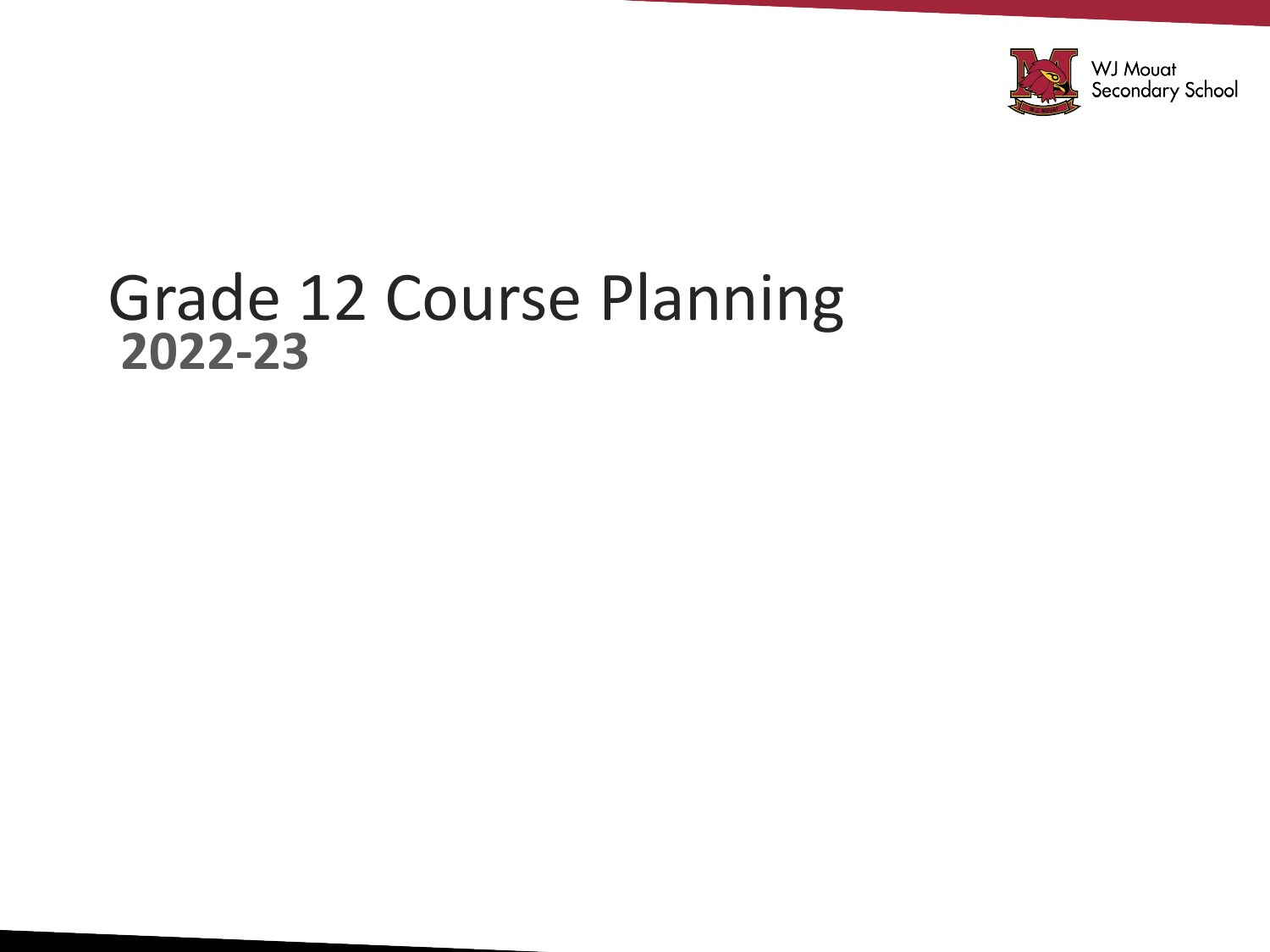

#### **Courses required for graduation** (gr. 10 & 11)

- English 10 (+ Literacy Assessment)
- A Math 10 (+ Numeracy Assessment)
- Science 10
- Social Studies 10 / Sciences humaines 10
- Physical Health Education 10
- Career Life Education 10 /Educ. à la vie prof.
- one English 11 course (Composition, Literary Studies, New Media, Creative Writing, Spoken Language)
- a Math 11 (Workplace, Foundations, or Precalculus)
- a Science 11 (Earth Science, Life Sciences, Chemistry, Physics)
- a Socials Studies (BC First Peoples 12, 20<sup>th</sup> Century History 12, Comparative Cultures 12, Contemporary Indigenous Studies 12, Geography 12, Law Studies 12, Social Justice 12, Histoire du monde au XXe siècle (FI))

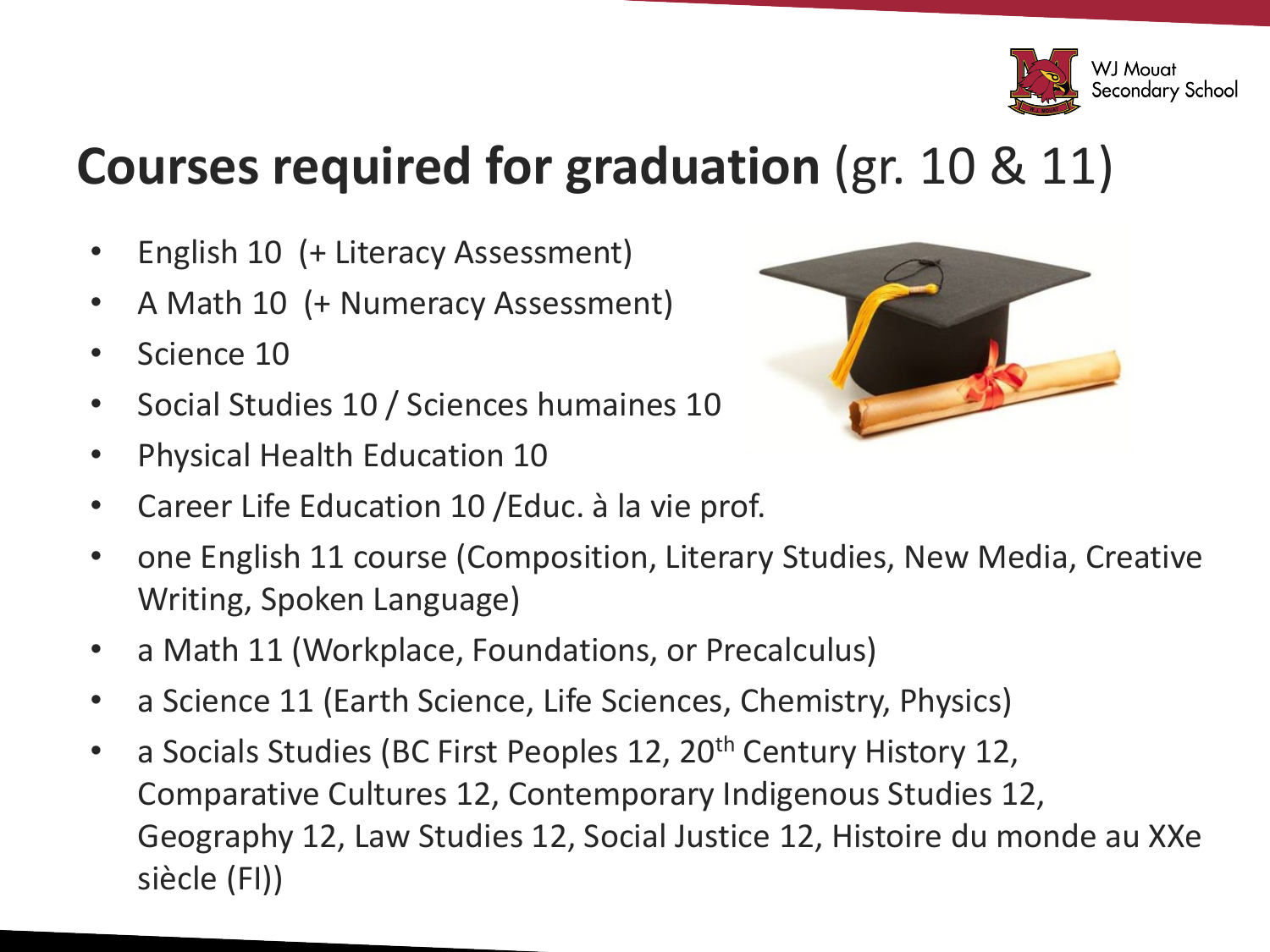

#### **Grade 12 requirements:**

- English Studies 12 or English First Peoples 12 (+ Literacy 12 assessment)
- 3 grade 12 level elective courses
- Français langue 12 & Communication orale 12/FCLC 12 (FI students only + FI Literacy assessment)
- Career Life Connections & Capstone 12
- + any 3 grade 10-12 level elective courses
- Fine Art / Applied Skill: ensure that you have passed at least **one** Fine Art (Drama, Music, Art) **or** Applied Skill (Business, Computer, Drafting, Wood, Metal, Auto, Electronics & Robotics, Power Technology, Graphic Production, Textiles,or Foods course labelled grade 10, 11, or 12)
- PE/Strength, Peer Tutoring, ADST Assistant, Yearbook & Journalism, Leadership,Languages & Psychology **do NOT meet** Fine Art/ Applied Skill requirement
- 80 Credits in total min. between grade 10-12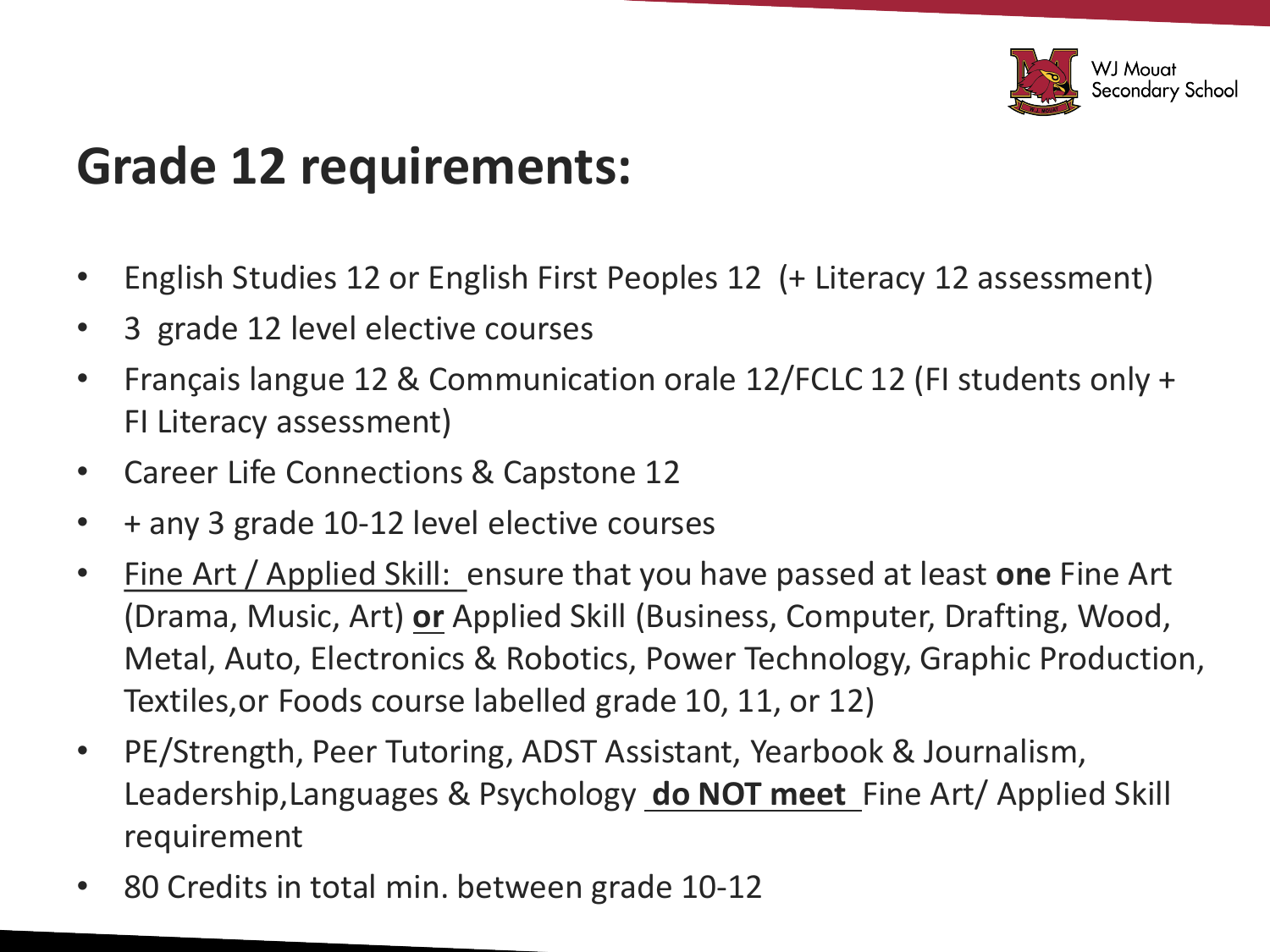

### Recommended course prerequisites:

- Foundations Math 12: FOM 11 with 67 %
- Precalculus 12: Precalculus 11 with 65%
- Calculus 12: Precalc. 11 with 70% and enrolled in Precalc. 12
- Chemistry 12: Chemistry & Precalc 11 with 73 %
- Anatomy & Physiology 12: Life Sciences & Chemistry 11 with 73%
- Physics 12: Physics 11 & Precalculus 11 with 73%
- Study block: Grade 12s who have an academically challenging course load (5 academics) and/ or outside or life circumstances that warrant additional study time may apply. Parent permission and completed application required.

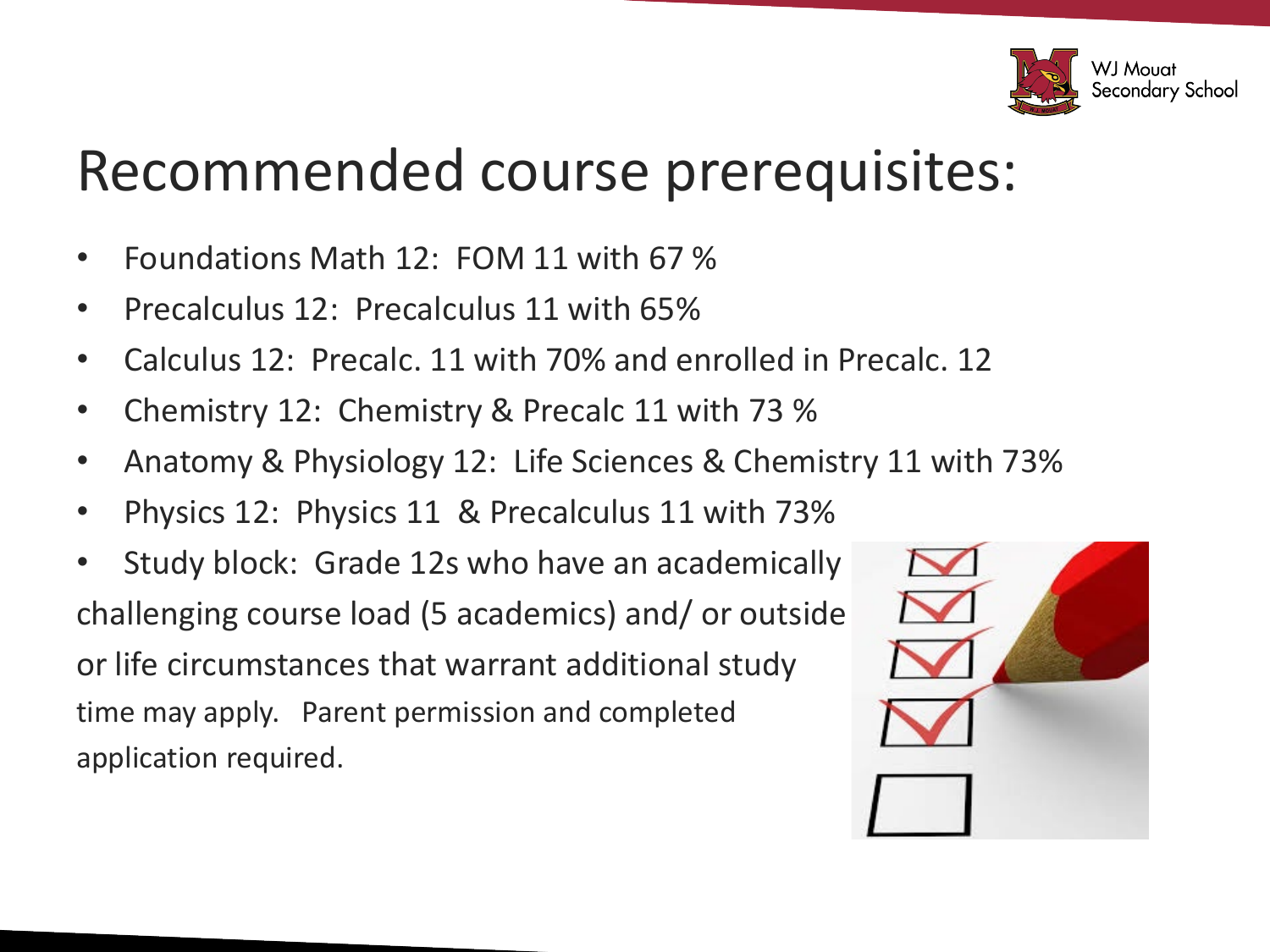

## Course Planning Sheet

- Required courses and Indigenous Cohort opportunity
- Brief overview of elective choices
- Research course descriptions on school website
- Choose 8 courses minimum, a 'study' counts as one of your 8, extended day courses are on top of your 8 courses
- Select 2 alternate elective courses in case your first choices are full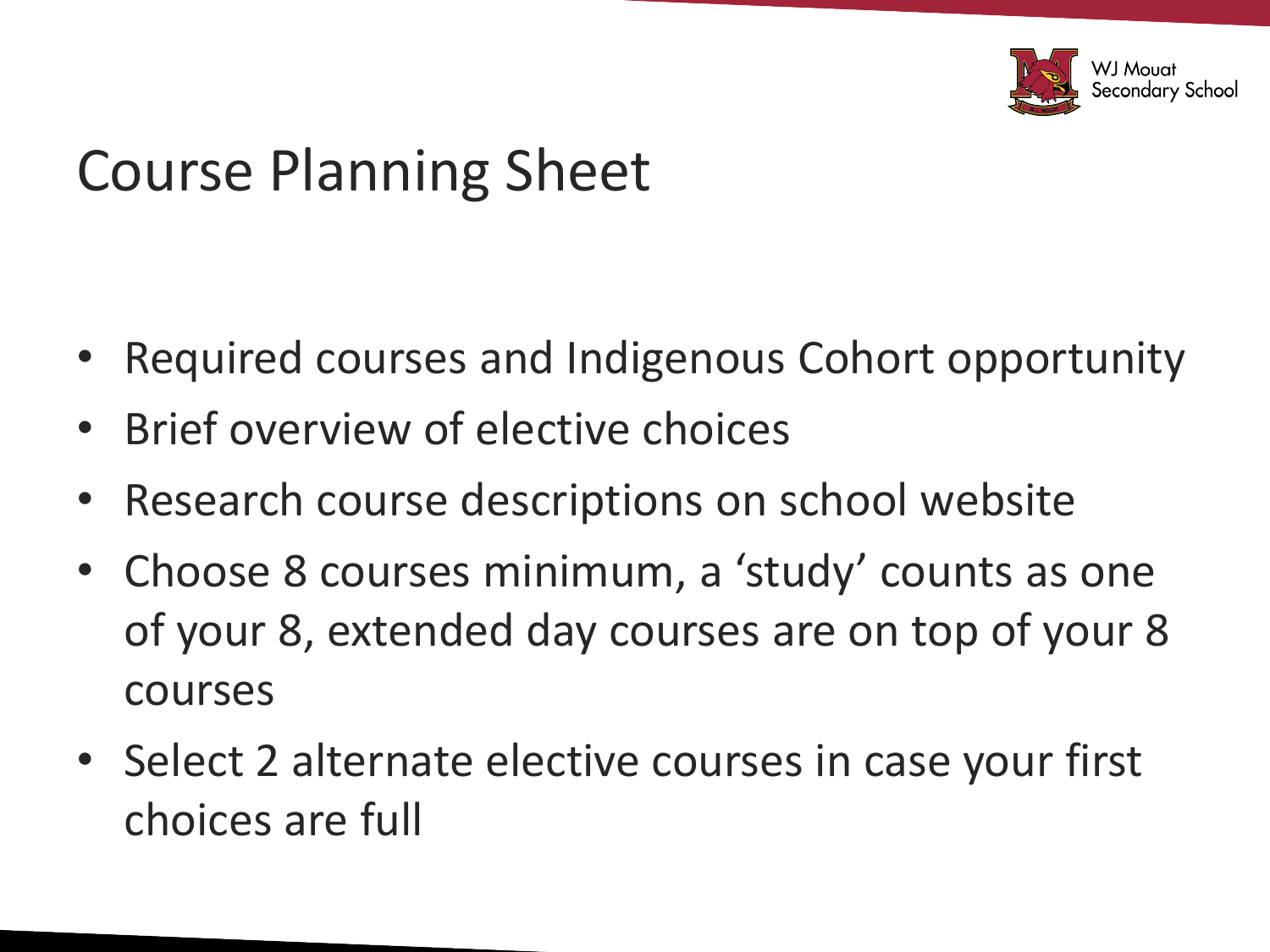

## Second Language

- Second Language credits are **NOT** required for **graduation**
- SFU, UBC, and UFV (Bachelor of Arts only) still require a second language up to grade 11 for entrance
- At Mouat this means taking French 9, 10, 11 or Intro German 11 and German 11
- You can also apply in November each year to write the Language Challenge exam through the Delta School District if you speak and write French, Spanish, Punjabi, Mandarin, Japanese or Korean to earn a grade 11 or 12 credit

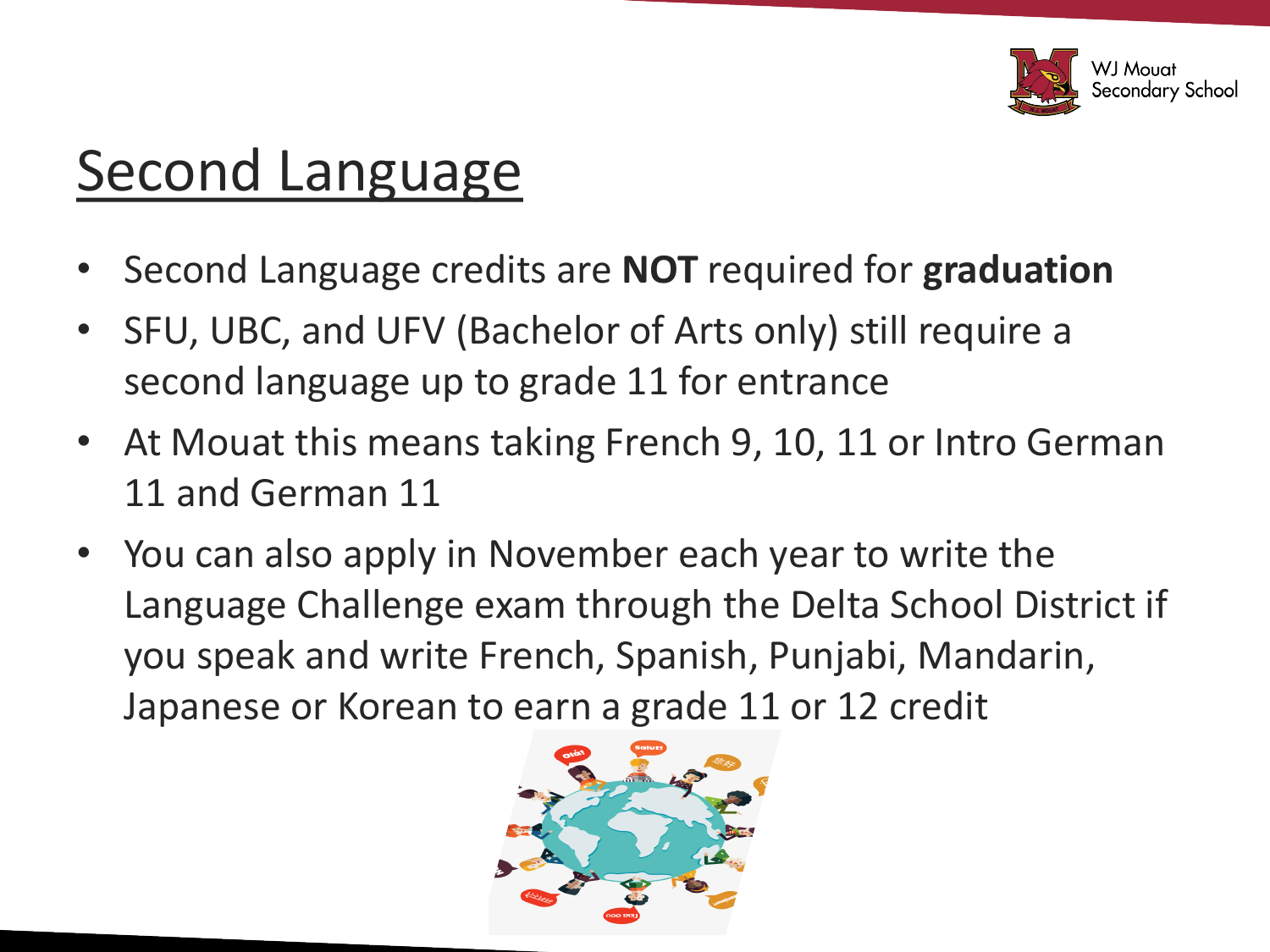

## **Post-Secondary requirements**:

- Each different post-secondary institution and their faculties have varying and constantly changing entrance requirements
- It is the responsibility of each student to ensure that they are meeting the course and mark (%) requirements for their post-secondary program
- Counsellors and our Career Advisor, Ms. Solgaard, are here to help, but you will need to do online research on your own as well. Each institution has very detailed websites.
- *Courses that are typically on the approved courses list:*
- Anatomy & Physiology 12, BC First Peoples 12, Calculus 12, Chemistry 12, Comparative Cultures 12, Contemporary Indigenous Studies 12, Economics 12, Foundations Math 12, French 12, Français langue 12, Geography 12, Geology 12, Literary Studies 12, 20<sup>th</sup> Century History 12, Law Studies 12, Physics 12, Precalculus 12, Social Justice 12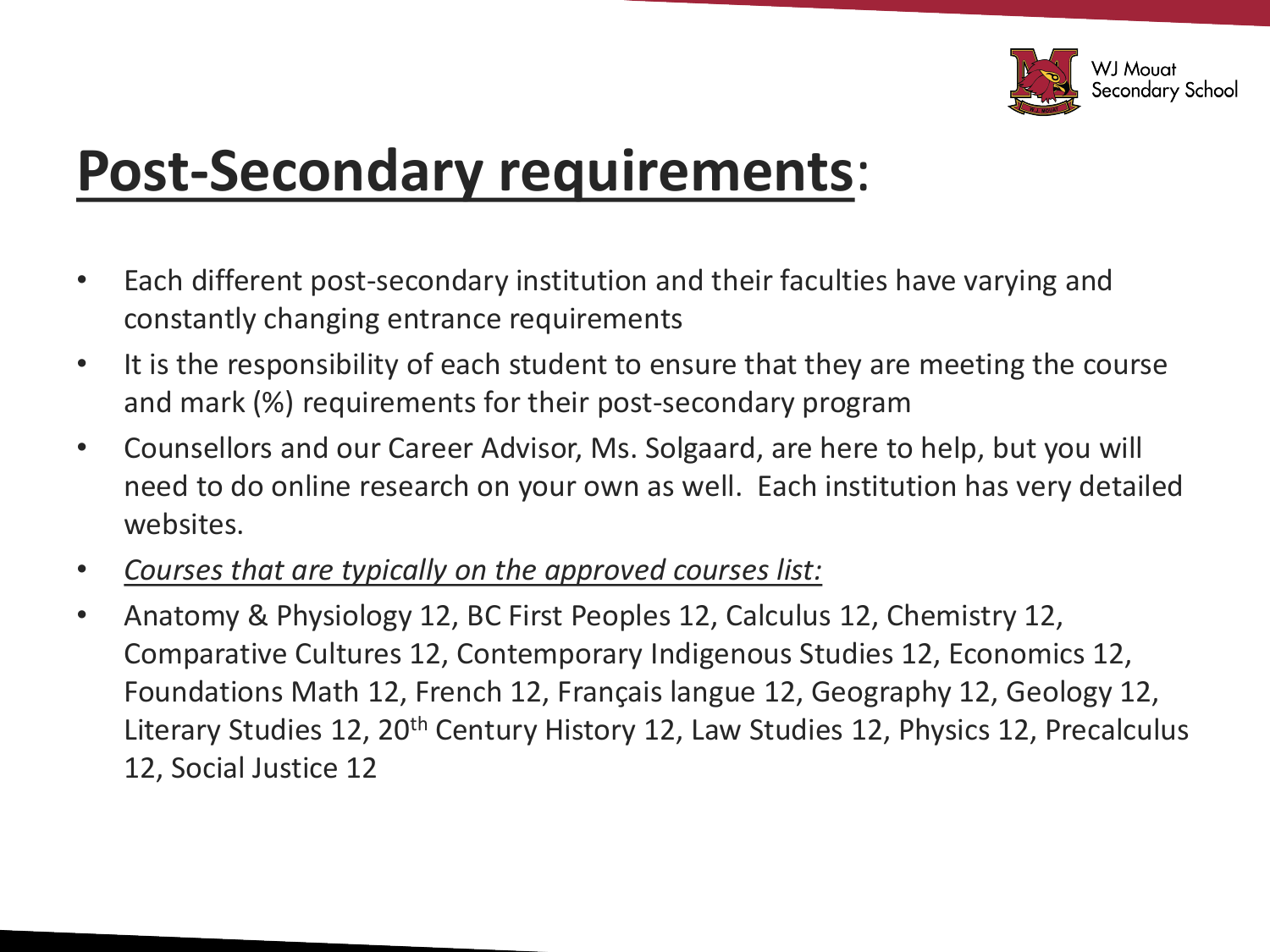

#### Some post-secondary highlights:

#### • **UFV**

- General admission requirements:
- **English 12 Requirement:** One of English 12, English Studies 12, English First Peoples 12, (**minimum C+ grade**)
- **+ 2 other academic grade 12 courses** (**B average**)
	- Accepted courses will vary depending on the faculty that you're applying to. Check UFV's website carefully for qualifying courses.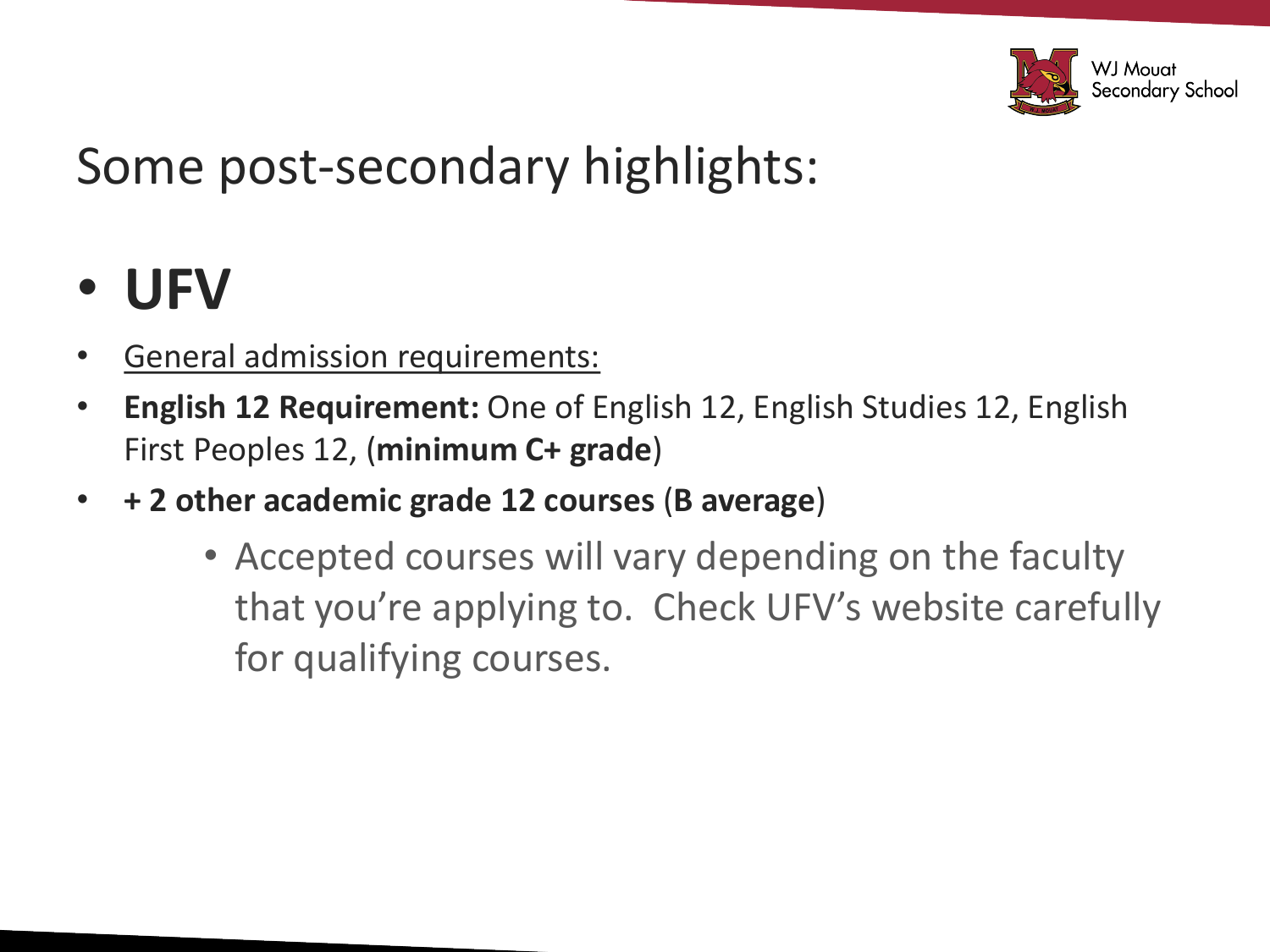

# UFV

| <b>Arts &amp; General Studies</b> | <b>English Studies 12</b> | Two additional Grade 12<br>courses from the<br><b>Approved Grade 12 list.</b>                                                     |
|-----------------------------------|---------------------------|-----------------------------------------------------------------------------------------------------------------------------------|
| <b>Business Administration</b>    | English Studies 12        | Pre-calculus 12 and two<br>additional Grade 12<br>courses from the Approved<br>Grade 12 list.                                     |
| <b>Computer Info. Systems</b>     | English Studies 12        | Foundations of Math 12 or Pre-<br>calculus 12.                                                                                    |
| Kinesiology                       | English Studies 12        | Pre-calculus 11 or 12, or<br>Foundations of Math 11<br>or 12. One of Anatomy and<br>Physiology 12,<br>Chemistry 12, or Physics 12 |
| <b>Nursing</b>                    | English Studies 12        | Anatomy and Physiology 12, one<br>of<br>Chemistry 11 or 12, and one of<br>Foundations of Math 11, or Pre-<br>calculus 11.         |
| Science                           | English Studies 12        | Pre-calculus 12, one of A& P 12,<br>Chemistry 12,<br>Geology 12, Physical Geography<br>12,<br>or Physics 12. (Minimum B)          |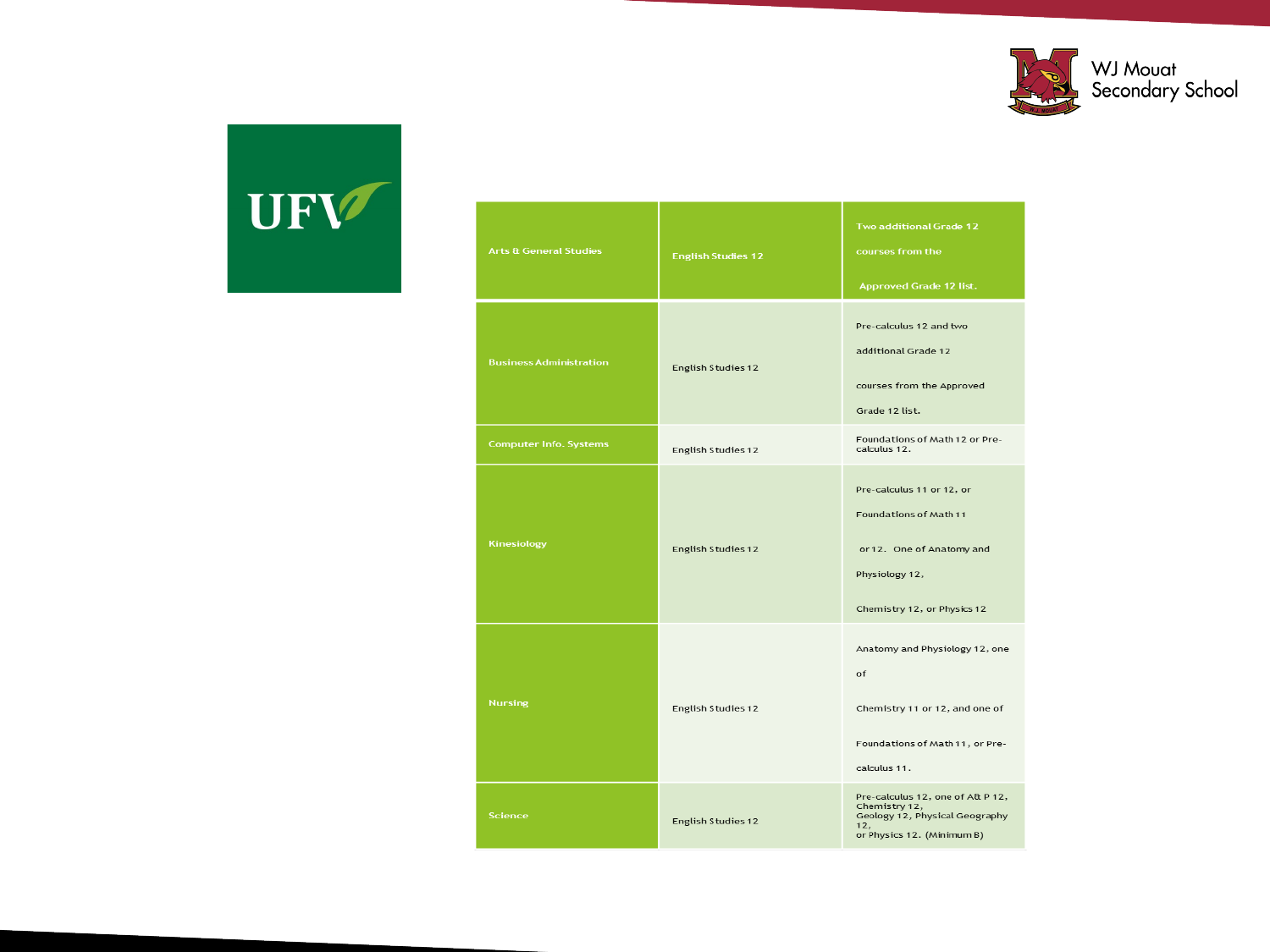



- UBC considers grades in **all** Grade 11 and Grade 12 courses, paying special attention to courses that relate to the degree applied to. Consider breadth and vigor of course load. Students must score a 3 or better on the Literacy 12 assessment.
- **\*New**: 4 years of attendance in English speaking school required or an English language proficiency test must be presented.
- The Personal Profile portion of the UBC application is given considerable weight in the admissions process.
- General admission requirements:
- English 11, **Language 11**, Science 11, Socials 11, Math requirement: Pre-Calc. 11 or FOM 12
- English Studies 12 (**70%**) **+ five academic or non-academic grade 12 courses**
- \*Any DL courses used for academic assessment must be completed by **June 30**.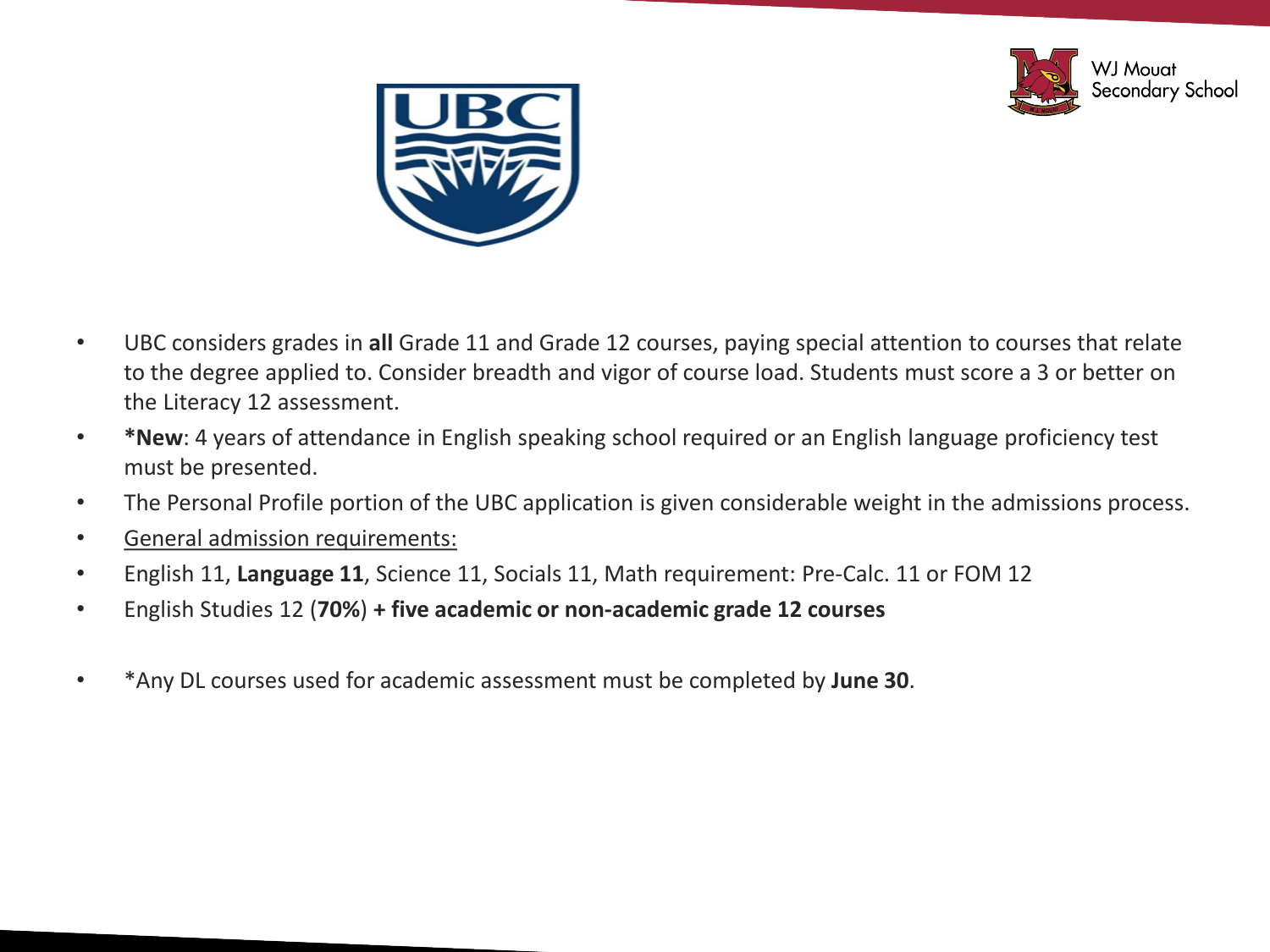



- **The SFU requirements have changed and are very specific depending on faculty. You must research and plan carefully.**
- **Students must consult the website for most accurate information. A and B lists, more emphasis on list A.**
- Looks at **all** grade 11 and grade 12 courses for admission evaluation. All coursework including DL have June deadline.
- General admission requirements:
- Required grade 11 courses:
- English 11, Science 11, Language 11, Pre-Calc.11 **or** FOM 11, Social Studies 11/12
- English Studies 12 **(\*new: final min. 70%) + four (4) grade 12 academic courses (program specific)**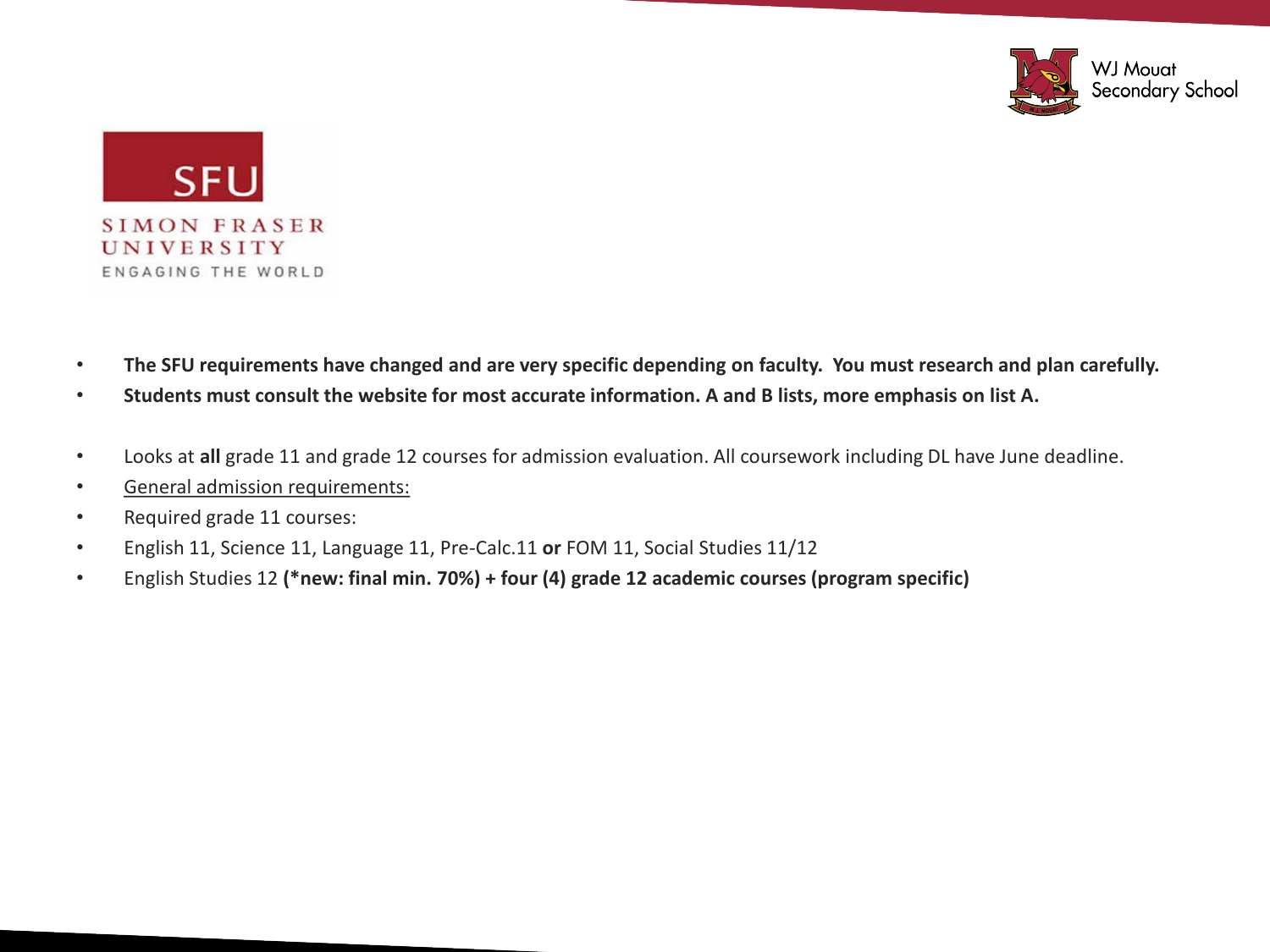



- Will look at grade 11 coursework and marks. Check website for details.
- **\*New**: 4 years of attendance in English speaking school required (abroad is accepted) or an English language proficiency test must be presented.
- Consult website for approved courses
- General admission requirements:
- English Studies 12 (**min 67% for ALL programs) + three academic 12 courses**
- \* **No second language requirement**
- **\***Any DL course must be completed by May.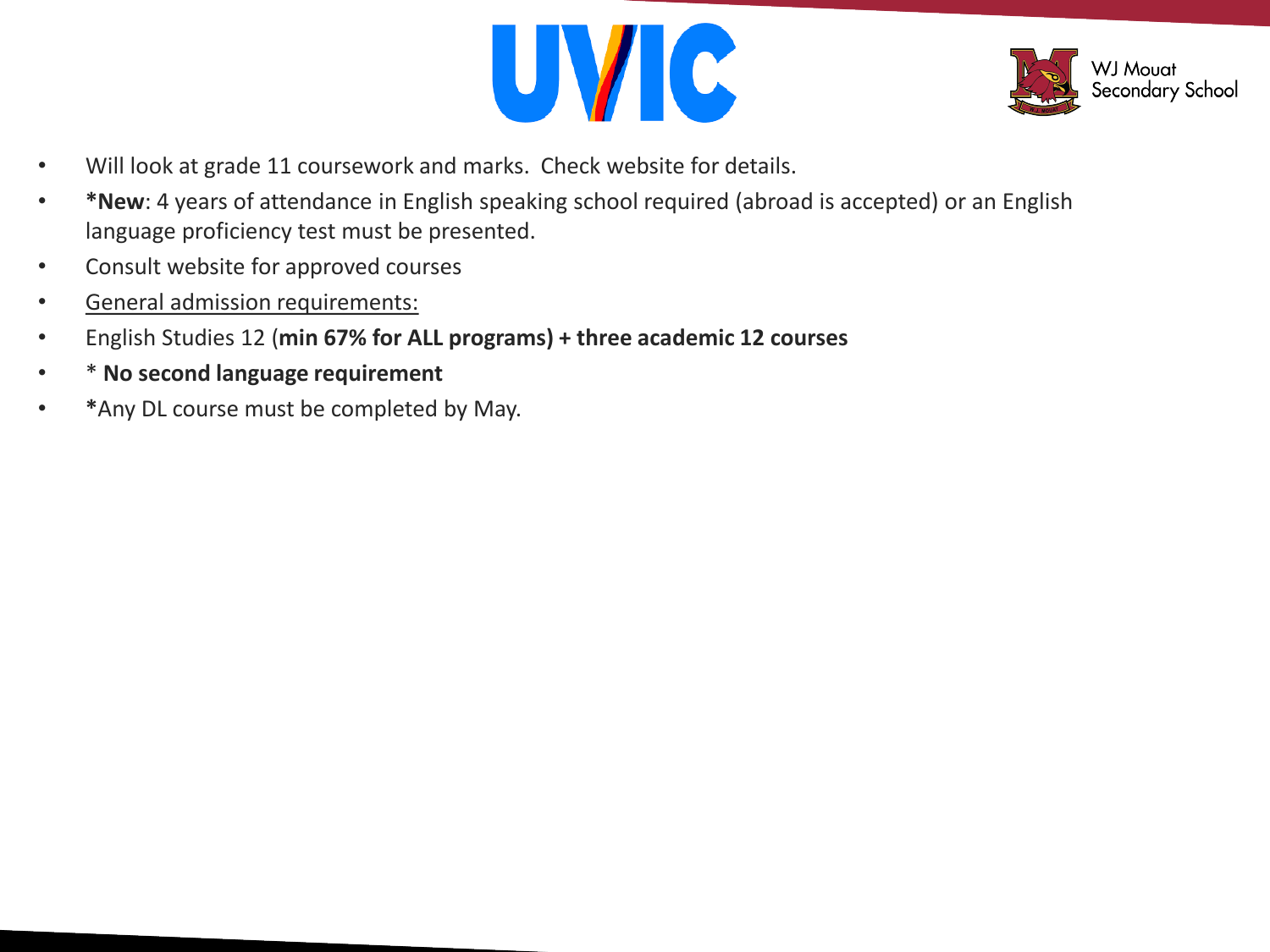

## Do I have to plan my entire life by March 4?

- BREATHE! No, but if you plan on pursuing post-secondary education, it is important to do your research. Ensure that you are choosing courses that will keep your doors open for entrance
- Research post-secondary websites, see Ms. Solgaard, talk with your counsellor and your parents
- University-approved courses do tend to fill up so make wise choices. Also ensure that you can handle the academic rigour of the courses as you cannot drop them part way through
- As always, course changes can be made as space allows if absolutely necessary. Courses are also available through Nightschool and AVS.